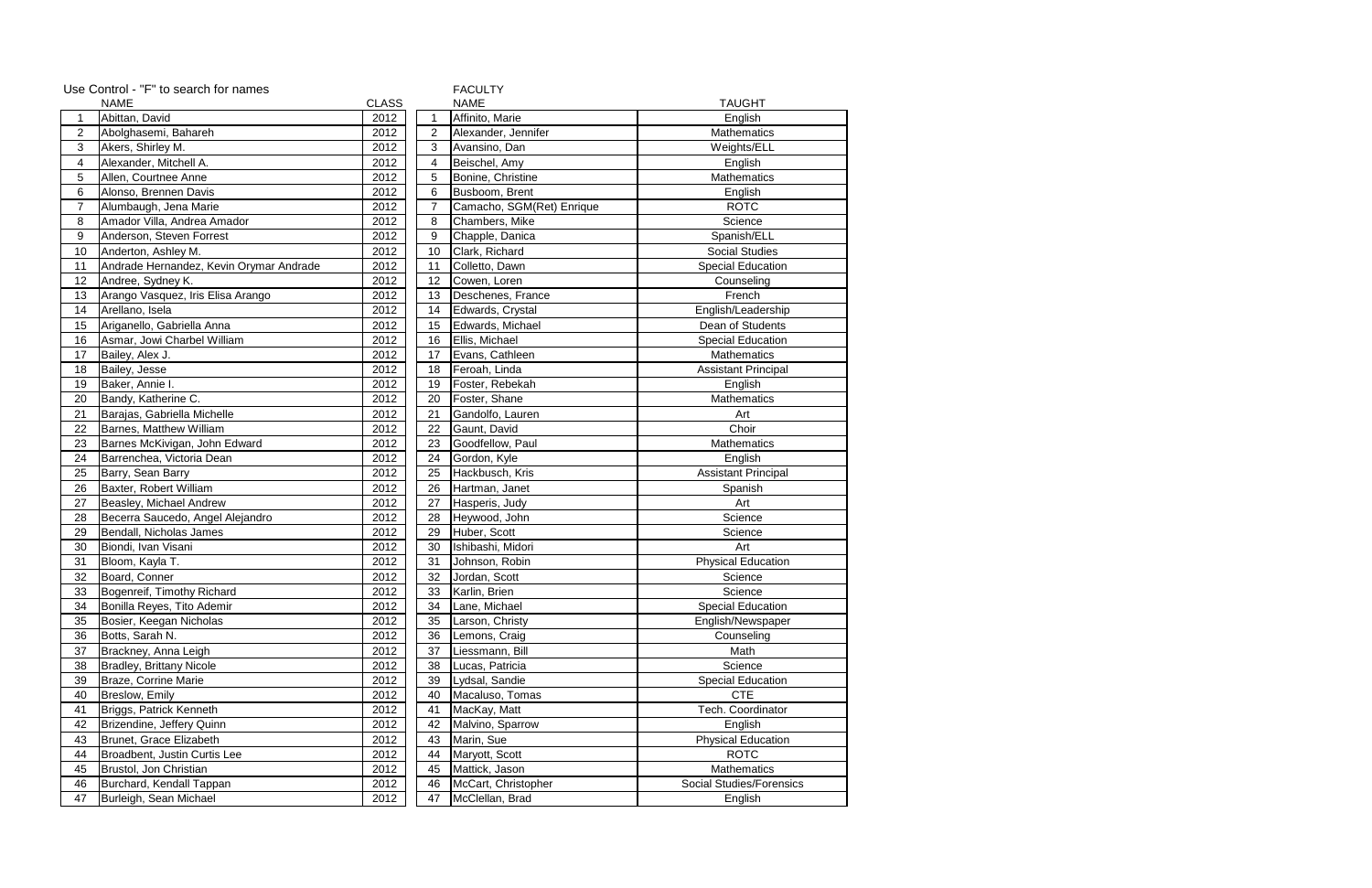| 48 | Burns, Robert Scott          | 2012 | 48 | McKillip, Theresa         | English                      |
|----|------------------------------|------|----|---------------------------|------------------------------|
| 49 | Bush, Ryan J.                | 2012 | 49 | McMurty, Shawn            | <b>CTE</b>                   |
| 50 | Bustos Dena, Anahi           | 2012 | 50 | Meinert, Michael          | Science                      |
| 51 | Bylund, Albert Randolph      | 2012 | 51 | Meranda, Jane             | <b>Special Education</b>     |
| 52 | Cagney, Maria C.             | 2012 | 52 | Moberg, Laura             | <b>Social Studies</b>        |
| 53 | Campbell, Quinn Richard      | 2012 | 53 | Molder, Stephen           | <b>Special Education</b>     |
| 54 | Carrillo Torres, Danny Ray   | 2012 | 54 | Mortara, Christopher      | <b>Mathematics</b>           |
| 55 | Carsen, Rick A.              | 2012 | 55 | Neace, Hannah             | Drama                        |
| 56 | Cartlidge, Justin Dean Tyree | 2012 | 56 | Nenzel, Franz             | Art                          |
| 57 | Gonzalez, Alejandra          | 2012 | 57 | Ochs, Matthew             | <b>Social Studies</b>        |
| 58 | Casazza, Anthony Paul        | 2012 | 58 | <b>Ouellette, Patrick</b> | Math                         |
| 59 | Castillo, David Salvador T.  | 2012 | 59 | Pace, Jim                 | Athletic Director/Soc. Stud. |
| 60 | Chavez, Edwin G.             | 2012 | 60 | Peel, Amy                 | Science                      |
| 61 | Cheek, Jeffrey Owen          | 2012 | 61 | Phillips, Natividad       | Spanish                      |
| 62 | Chowdhury, Tanzir            | 2012 | 62 | Porter, Valerie           | Science                      |
| 63 | Clark, Alec M.               | 2012 | 63 | Potter, Mike              | <b>Mathematics</b>           |
| 64 | Clark, Katherine Lynn        | 2012 | 64 | Powers, Keri              | Mathematics                  |
| 65 | Clifton, Nicole Rene         | 2012 | 65 | Quinlan, Diana            | <b>CTE</b>                   |
| 66 | Coffland, Seth George        | 2012 | 66 | Rapp, Polly               | <b>Special Education</b>     |
| 67 | Coleman, Dillon Michael      | 2012 | 67 | Rillon, SGM(Ret) Ronald   | <b>ROTC</b>                  |
| 68 | Colletti, Sophia Kate        | 2012 | 68 | Rodriguez(Maples), Sue    | Counselor                    |
| 69 | Collins, Zachary Thomas      | 2012 | 69 | Ross, David               | <b>Social Studies</b>        |
| 70 | Conte, Alexa Marie           | 2012 | 70 | Rothe, Brian              | <b>Assistant Principal</b>   |
| 71 | Cooke, Hannah Noel           | 2012 | 71 | Rudolph, Joan             | English                      |
| 72 | Cordisco, Zachary P.         | 2012 | 72 | Schouweiler, Peter        | Social Studies               |
| 73 | Cortes, Dayanna              | 2012 | 73 | Sellers, Joe              | PE/Weights                   |
| 74 | Coulter, Alexis Kate         | 2012 | 74 | Shoda, Adam               | Science                      |
| 75 | Craig, Sean Lee              | 2012 | 75 | Shoolroy, Aaron           | Science                      |
| 76 | Crocco, Kayla M.             | 2012 | 76 | Spalka, Monica            | Health                       |
| 77 | Cummins, Allina Lee          | 2012 | 77 | Stone, Jamie              | English                      |
| 78 | Cunningham, Evelyn Ann       | 2012 | 78 | Sullivan, Robert          | Principal                    |
| 79 | Curi, Nestor Justin          | 2012 | 79 | Tomac, Jeff               | Counseling                   |
| 80 | Davis, Austin Clark          | 2012 | 80 | Van Bavel, Cynthia        | Counseling                   |
| 81 | Dayton, Connor James         | 2012 | 81 | Vanderpool, Jennifer      | Spanish                      |
| 82 | Dedeurwaerder, Bryan S.      | 2012 | 82 | Walsh, Liz                | English/Yearbook             |
| 83 | Delano, Brittney Marie       | 2012 | 83 | Wetzler, Kelly            | Social Studies               |
| 84 | Delarosa, Michael Anthony    | 2012 | 84 | Whiteley, Barbara         | Library                      |
| 85 | Demetras, Andrew J.          | 2012 | 85 | Whitten, Amy              | <b>Special Education</b>     |
| 86 | Demko, Kristen Joy           | 2012 | 86 | Willis, Bryon             | Orchestra                    |
| 87 | Denervaud, Marc Andre        | 2012 | 87 | Wood, Tim                 | Band                         |
| 88 | Dover, Sarah Elizabeth       | 2012 | 88 | Worthen, Bryon            | Mathematics                  |
| 89 | Downs, Stephen C.            | 2012 |    |                           |                              |
| 90 | Draper, Connor Bryce         | 2012 |    |                           |                              |
| 91 | Dyer, Alexandra Michelle     | 2012 |    |                           |                              |
| 92 | Ebanez, Matthew Bonifacio    | 2012 |    |                           |                              |
| 93 | Eckert, Alyssa M.            | 2012 |    |                           |                              |
| 94 | Ennis, Melissa Ann           | 2012 |    |                           |                              |
| 95 | Eriksen, Jade Victoria       | 2012 |    |                           |                              |

95 Eriksen, Jade Victoria 2012<br>96 Ernst, Taylor Paige 2012

96 Ernst, Taylor Paige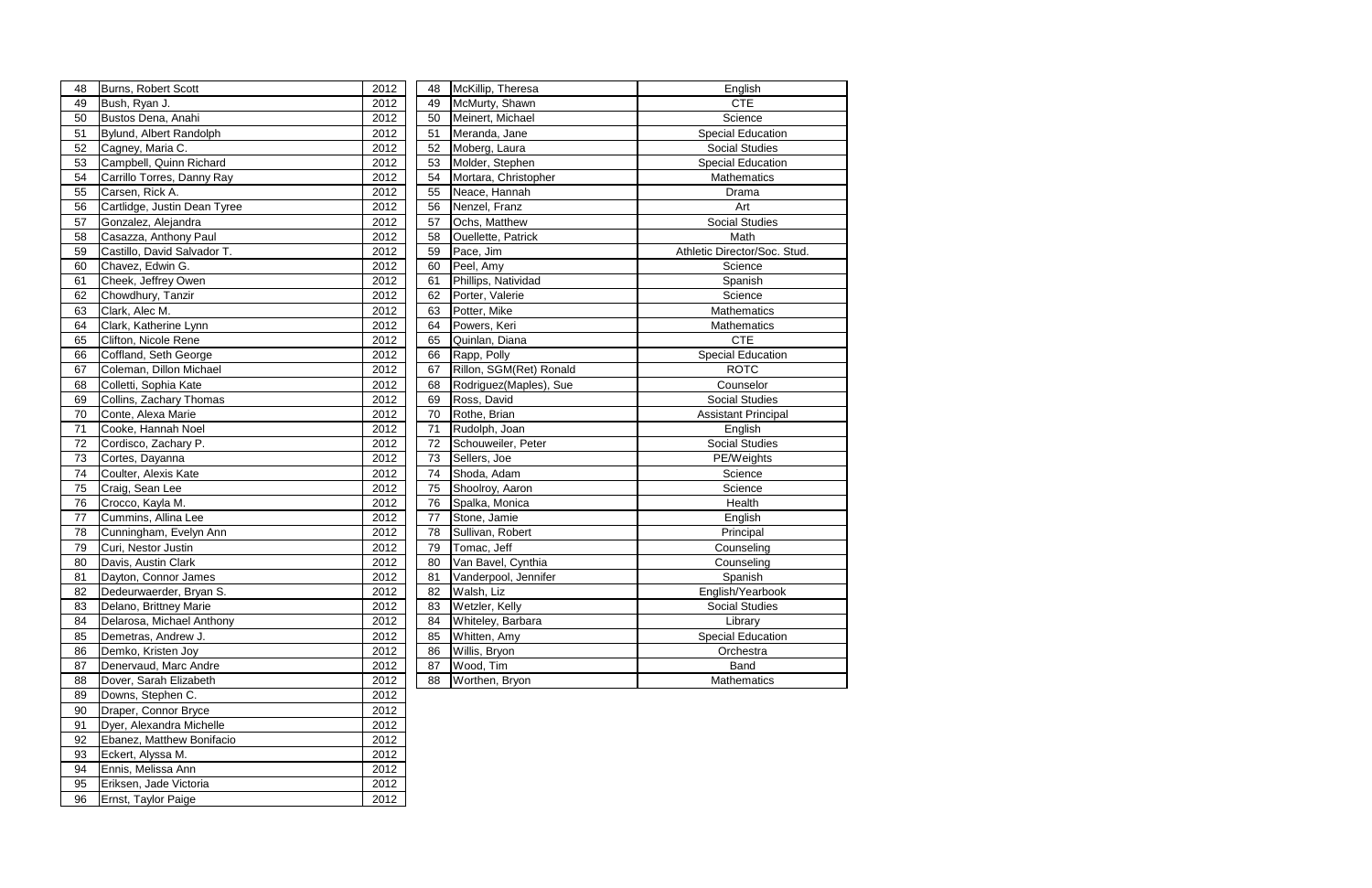| 97  | Erwin, Kelley Shirin           | 2012 |
|-----|--------------------------------|------|
| 98  | Evans, Andrew K.               | 2012 |
| 99  | Faulkner, Kaylan Sea           | 2012 |
| 100 | Ferrari, James D.              | 2012 |
| 101 | Fields, Sheri Marie Lyn        | 2012 |
| 102 | Fisher, William Alexander      | 2012 |
| 103 | Ford, Lauren Elizabeth         | 2012 |
| 104 | Forman, Shannon Nicole         | 2012 |
| 105 | Forrester, Zachary Strong      | 2012 |
| 106 | Foster, Taylor                 | 2012 |
| 107 | Freeman, Tasha Kaylynn         | 2012 |
| 108 | Furgason, Luke Spencer         | 2012 |
| 109 | Gadda, Taylor A.               | 2012 |
| 110 | Gallo, Lucas Nathan            | 2012 |
| 111 | Ganchan Romero, Taylor Michael | 2012 |
| 112 | Garcia, Andrea                 | 2012 |
| 113 | Garcia, Brianna Cheyenne       | 2012 |
| 114 | Garcia, Brooke Christine       | 2012 |
| 115 | Garcia, Gerardo C.             | 2012 |
| 116 | Garcia, Mary Caroline H.       | 2012 |
| 117 | Garcia, Robert Joseph          | 2012 |
| 118 | Gardner, Douglas Sterling      | 2012 |
| 119 | Gaunt, Brian M.                | 2012 |
| 120 | Gayosso Aparicio, Rene Raul    | 2012 |
| 121 | Gillies, Greer                 | 2012 |
| 122 | Ginn, Storey Marie             | 2012 |
| 123 | Ginsburg, Danielle Nichole     | 2012 |
| 124 | Giudici, Donovan Lea           | 2012 |
| 125 | Gomez, Liam Michael            | 2012 |
| 126 | Gonzales, Anthony Michael      | 2012 |
| 127 | Gonzales, Carolyn Martha       | 2012 |
| 128 | Gough, Shannon Rose            | 2012 |
| 129 | Goyette, Adam Alexander        | 2012 |
| 130 | Green, Ian Collins             | 2012 |
| 131 | Greer, Channa Nicole           | 2012 |
| 132 | Gregory, Kathryn N.            | 2012 |
| 133 | Gregory, Paige Meredith        | 2012 |
| 134 | Guinto, Peter Justin           | 2012 |
| 135 | Haas, Nathaniel Edward         | 2012 |
| 136 | Haley, Laurel Rose             | 2012 |
| 137 | Hall, Zachary T.               | 2012 |
| 138 | Hansen, Ryan Kerry             | 2012 |
| 139 | Harris, Dylan S.               | 2012 |
| 140 | Harris, Katie M.               | 2012 |
| 141 | Hayes, Nicholas                | 2012 |
| 142 | Hayes, Rachel Nicole           | 2012 |
| 143 | Herrera, Kassandra Anne        | 2012 |
| 144 | Hershewe, Jerad D.             | 2012 |
| 145 | Heydon, Annamarie H.           | 2012 |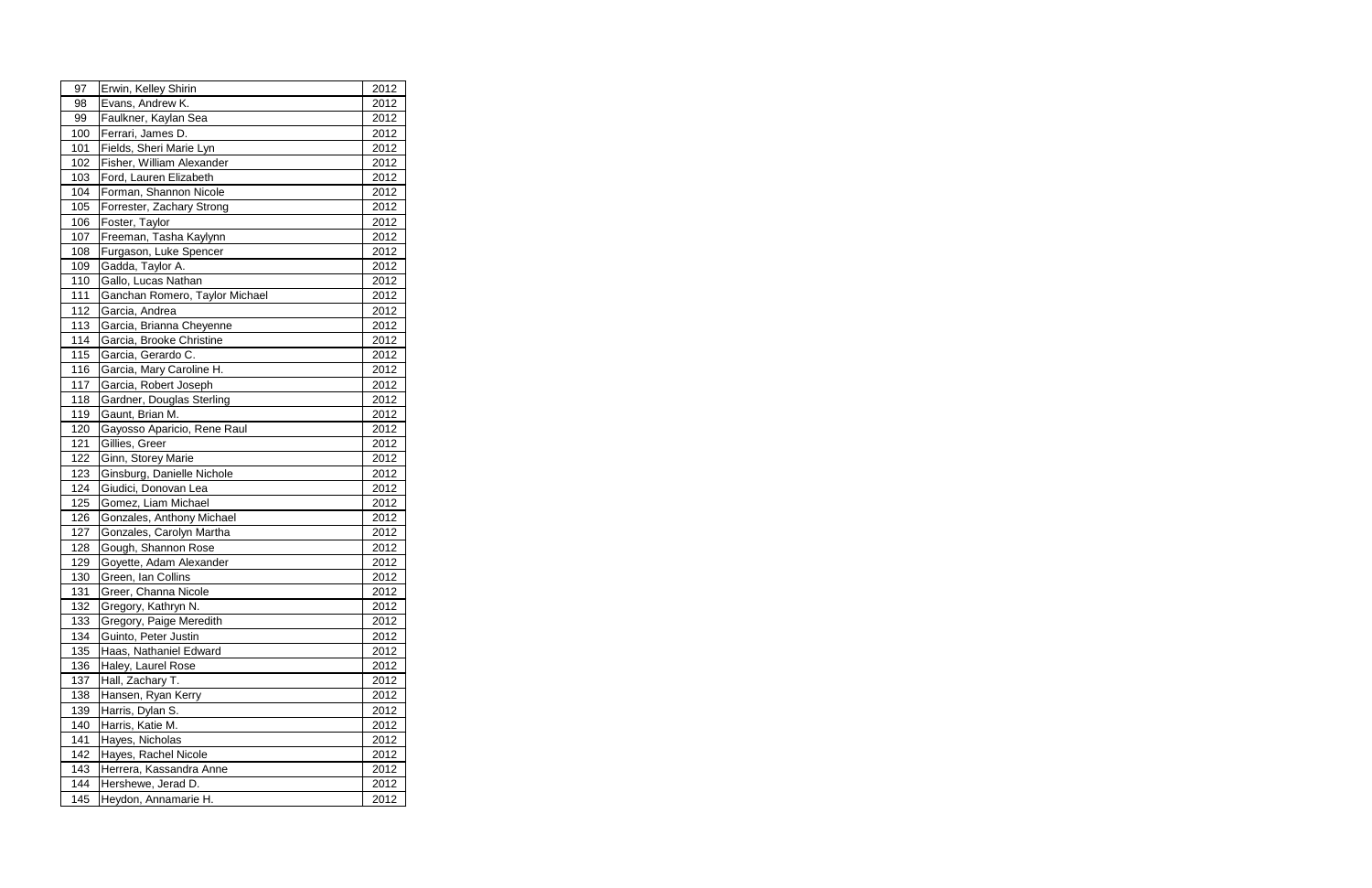| 146 | Hickox Young, Daniel Timothy | 2012 |
|-----|------------------------------|------|
| 147 | Hill, Gavin Forrest          | 2012 |
| 148 | Hilton, Gabriel S.           | 2012 |
| 149 | Hoel, Erik Jacob             | 2012 |
| 150 | Honey, Michelle Lyn          | 2012 |
| 151 | Hoogs, Lauren K.             | 2012 |
| 152 | Hooker, Jason                | 2012 |
| 153 | Hoover, Miranda Marie        | 2012 |
| 154 | Howard, Gwendolyn Moira      | 2012 |
| 155 | Hoyt, Cynthia Sue            | 2012 |
| 156 | Hughes, Alexander Brace      | 2012 |
| 157 | Huntley, Madison Patricia    | 2012 |
| 158 | Husoen, Briana               | 2012 |
| 159 | Ikovlev, Yuriy Yurievich     | 2012 |
| 160 | Jacobs, Evan Miles           | 2012 |
| 161 | Jahn, Weston A.              | 2012 |
| 162 | Jandreau, Courtney Catherine | 2012 |
| 163 | Jimenez, Salvador            | 2012 |
| 164 | Jimenez Lopez, Jose R.       | 2012 |
| 165 | Johnson, Carson Asa Osgood   | 2012 |
| 166 | Johnson, Jake B.             | 2012 |
| 167 | Jones, Amanda Noel           | 2012 |
| 168 | Jones, Rebekkah Mary         | 2012 |
| 169 | Jones, Riley L.              | 2012 |
| 170 | Kaiser, Cody Alan            | 2012 |
| 171 | Kanellos, Gabrielle M.       | 2012 |
| 172 | Karr, Aaron S.               | 2012 |
| 173 | Kazmierski, Zackery Aaron    | 2012 |
| 174 | Keller, Maximillian Charles  | 2012 |
| 175 | Kelley, Megan R.             | 2012 |
| 176 | Kiene, Maxwell Snow          | 2012 |
| 177 | Kingsbury, Olivia A.         | 2012 |
| 178 | Klipfel, Kristofer Nikolas   | 2012 |
| 179 | Koci, Vincent E.             | 2012 |
| 180 | Kressler, Kyra Linn          | 2012 |
| 181 | Kreutzian, Allison E.        | 2012 |
| 182 | Kukuk, Grant M.              | 2012 |
| 183 | Kunder, Chad Clayton         | 2012 |
| 184 | Labuda, Joseph Edmund        | 2012 |
| 185 | Lane, Morgan L.              | 2012 |
| 186 | Larson, Alexander R.         | 2012 |
| 187 | Laub, Jordan Kent            | 2012 |
| 188 | Lavoy, Seth W.               | 2012 |
| 189 | Laxalt, Peter Francis        | 2012 |
| 190 | Lee, Chang Ju                | 2012 |
| 191 | Leinen, Adam Kyle            | 2012 |
| 192 | Lemay, Geoffrey Kenneth      | 2012 |
| 193 | Lenfestey, Kyle Ford         | 2012 |
| 194 | Lindsley, Ashley J.          | 2012 |
|     |                              |      |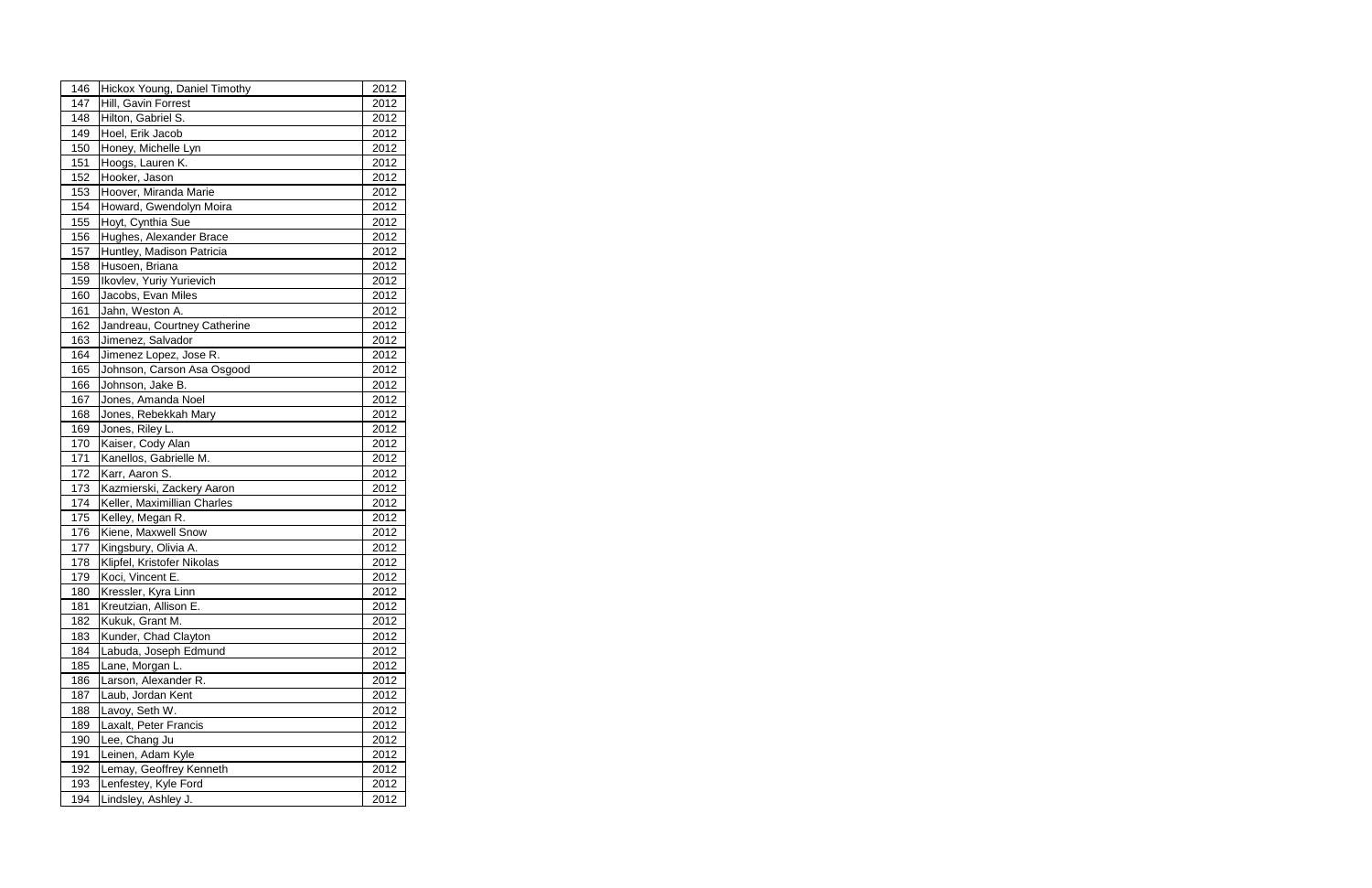| 195 | London, Kevin Joseph               | 2012 |
|-----|------------------------------------|------|
| 196 | Long, Alexander S.                 | 2012 |
| 197 | Longmire, Jermaine Gene Rodgriguez | 2012 |
| 198 | Lopez, Garrett D.                  | 2012 |
| 199 | Lopez, Jenny Elizabeth Hernandez   | 2012 |
| 200 | Loy, Samantha Ardell               | 2012 |
| 201 | Lydon, Juliana Sophie              | 2012 |
| 202 | Madewell, Brenda S.                | 2012 |
| 203 | Magera, Ryan P.                    | 2012 |
| 204 | Malvey, Makenzi Ann                | 2012 |
| 205 | Marillo, Teresa Adreana            | 2012 |
| 206 | Mars, Zia Olivia                   | 2012 |
| 207 | Martin, Connor Alexander           | 2012 |
| 208 | Martin, Kaley Correia              | 2012 |
| 209 | Mathis, Camille E.                 | 2012 |
| 210 | Matthews, Wesley G.                | 2012 |
| 211 | McCreary, Jacob C.                 | 2012 |
| 212 | McDonald, Ryan J.                  | 2012 |
| 213 | McElroy, Tyler Brooks              | 2012 |
| 214 | McEntire, Mikayla Shadee           | 2012 |
| 215 | McGhee, Byllie Jeane Marie         | 2012 |
| 216 | McIlraith, Michael James           | 2012 |
| 217 | McMillan, Raechal Brooks           | 2012 |
| 218 | Mendelsohn, Nicholas L. J.         | 2012 |
| 219 | Meranda, Camille Opal              | 2012 |
| 220 | Milke, Paul Lawrence               | 2012 |
| 221 | Miller, Kelsey Morgan              | 2012 |
| 222 | Monroe, John David                 | 2012 |
| 223 | Montoya, Alejandra                 | 2012 |
| 224 | Moore, Shane C.                    | 2012 |
| 225 | Morrison, Jessup Reece             | 2012 |
| 226 | Mueller, Brandon Robert            | 2012 |
| 227 | Munns, Samantha Alayne             | 2012 |
| 228 | Murphy, Hannah                     | 2012 |
| 229 | Murray, Charles Johnson            | 2012 |
| 230 | Murray, Samuel Cassity             | 2012 |
| 231 | Nachtsheim, Blake H.               | 2012 |
| 232 | Newell, Rylee Taylor               | 2012 |
| 233 | Norton, Nicholas D.                | 2012 |
| 234 | Nowak, Rex H.                      | 2012 |
| 235 | Oki, Kaitlin Akemi                 | 2012 |
| 236 | Olivares, Jasella C.               | 2012 |
| 237 | Olson, Jessica Ann                 | 2012 |
| 238 | Omaye, Anthony Tei                 | 2012 |
| 239 | Opferman, Tessyn Laurenne Clancy   | 2012 |
| 240 | Ovitt, Jonnathan Daniel            | 2012 |
| 241 | Palmer, Houston Paige              | 2012 |
| 242 | Paquette, Zachary M.               | 2012 |
| 243 | Parkinson, Connor James            | 2012 |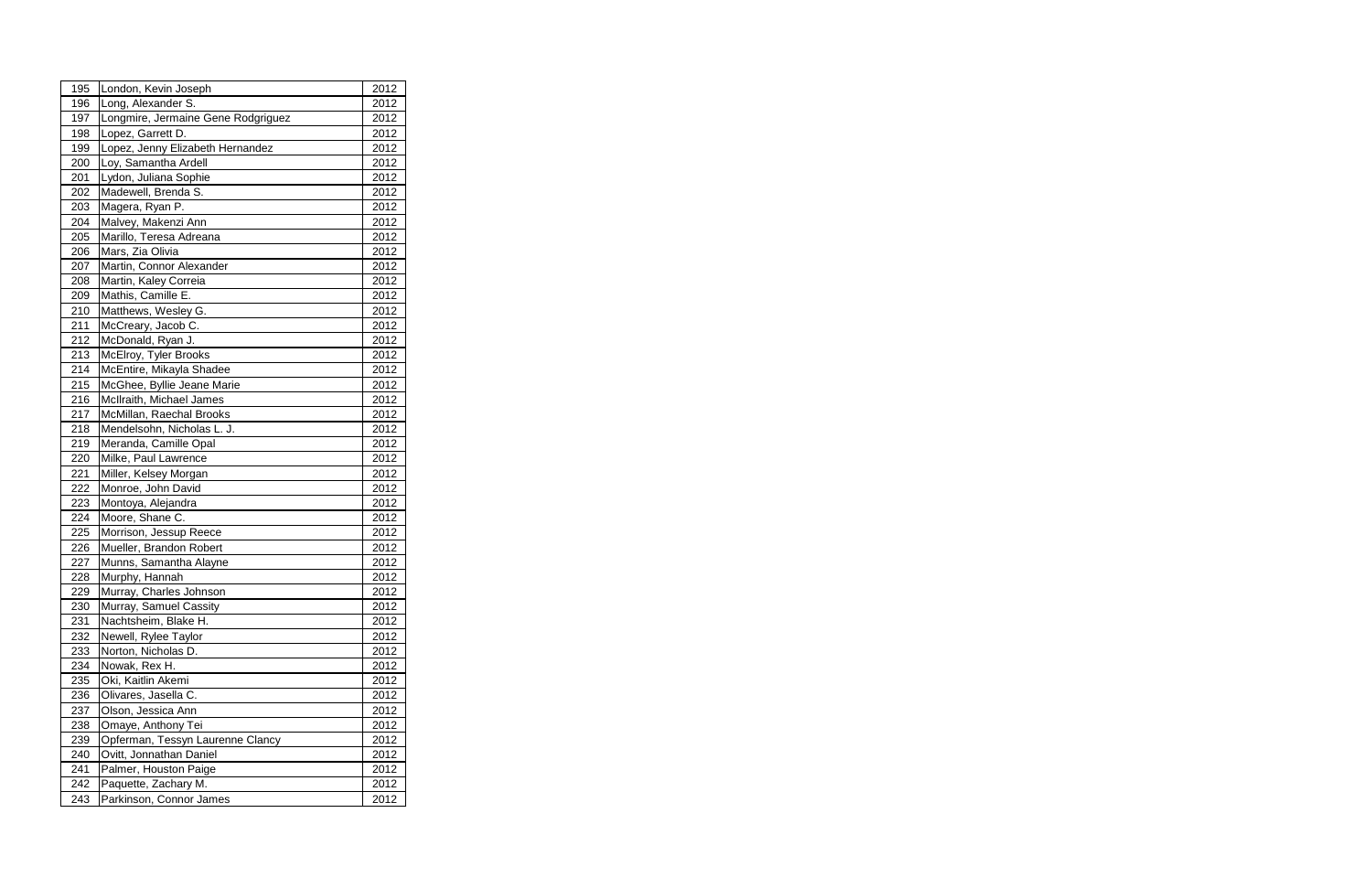| 244 | Parobek, Lindsey Meredith        | 2012 |
|-----|----------------------------------|------|
| 245 | Parsons, Stephanie Reba          | 2012 |
| 246 | Pearce, Ashley Jaylen            | 2012 |
| 247 | Peck, Michael J.                 | 2012 |
| 248 | Perez, Isaac L.                  | 2012 |
| 249 | Perry, Camille E.                | 2012 |
| 250 | Petralia, Eric Michael           | 2012 |
| 251 | Phelps, Samantha                 | 2012 |
| 252 | Pikero, Kevin M.                 | 2012 |
| 253 | Ponce De Leon Ibarra, Juan Pablo | 2012 |
| 254 | Powers, Sylvia Catherine         | 2012 |
| 255 | Preciado, Lucas Joseph           | 2012 |
| 256 | Puckett, Heather Shae            | 2012 |
| 257 | Qi, Xiaotian                     | 2012 |
| 258 | Quatro Nau, Marlea Rene          | 2012 |
| 259 | Rabenold, David Paul             | 2012 |
| 260 | Ralston, Tristan Alaina          | 2012 |
| 261 | Ramirez, Kaitlin Marie           | 2012 |
| 262 | Ramociotti, Tanner Marcus        | 2012 |
| 263 | Rao, Dana                        | 2012 |
| 264 | Rebhahn, Taylor                  | 2012 |
| 265 | Rice, Zachary Richard            | 2012 |
| 266 | Richards, Kellen W.              | 2012 |
| 267 | Richter, Kayleen Renee           | 2012 |
| 268 | Roeber, Charlotte Rose           | 2012 |
| 269 | Root, Erika J.                   | 2012 |
| 270 | Root, Sidney D.                  | 2012 |
| 271 | Routhier, Katherine Lorraine     | 2012 |
| 272 | Ryan, Shane C.                   | 2012 |
| 273 | Saba, Akbar                      | 2012 |
| 274 | Sandberg, Lauren Brianne         | 2012 |
| 275 | Sanford, Andrea Joy              | 2012 |
| 276 | Sarabia, Ariel Martin            | 2012 |
| 277 | Sarkar, Nabila                   | 2012 |
| 278 | Schneider, Matthew H.            | 2012 |
| 279 | Schneider, Sunshine L.           | 2012 |
| 280 | Scott, Haley Louise              | 2012 |
| 281 | Scott, Shane Fenton              | 2012 |
| 282 | Selvey, Hannah Rae               | 2012 |
| 283 | Sexton, Christopher D.           | 2012 |
| 284 | Sexton, Nicholas T.              | 2012 |
| 285 | Shaff, Lucas Bodine              | 2012 |
| 286 | Sharma, Abhay                    | 2012 |
| 287 | Sheehy, Gabriel Gray             | 2012 |
| 288 | Shields, Brody Lee               | 2012 |
| 289 | Siminoe, Andrew Joseph           | 2012 |
| 290 | Sloves, Dean Zachary             | 2012 |
| 291 | Small, Zoe Amaleah               | 2012 |
| 292 | Smernis, Caitlyn F.              | 2012 |
|     |                                  |      |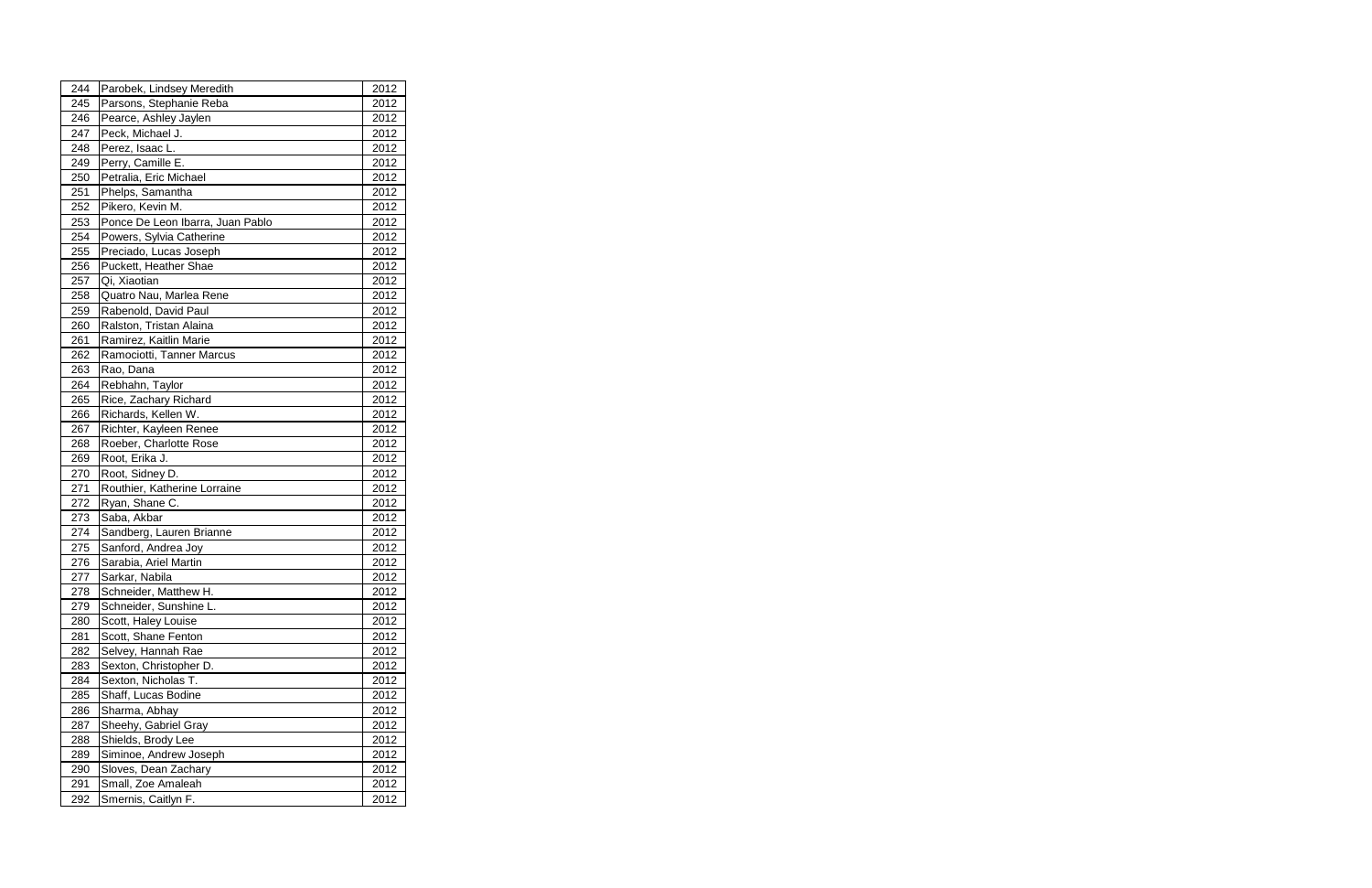| 293 | Smith, Austin D.                   | 2012 |  |
|-----|------------------------------------|------|--|
| 294 | Smith, Devin Kathryn               | 2012 |  |
| 295 | Smith, Michael L.                  | 2012 |  |
| 296 | Sobrio, Sierra Jo                  | 2012 |  |
| 297 | Soliday, Halee J.                  | 2012 |  |
| 298 | Soltani Ghasemi, Armahn            | 2012 |  |
| 299 | Sonner, Jordan Nicole              | 2012 |  |
| 300 | Spooner, Jesse T.                  | 2012 |  |
| 301 | Staley, Alec Lestat                | 2012 |  |
| 302 | Stanley, Hunter Ryan               | 2012 |  |
| 303 | Stark, Kenneth Jay                 | 2012 |  |
| 304 | Steinhardt, Lauren Elizabeth       | 2012 |  |
| 305 | Sterner, Tyler Anthony             | 2012 |  |
| 306 | Stewart, Hannah M.                 | 2012 |  |
| 307 | Svendsen, Sierra Nalani            | 2012 |  |
| 308 | Symeonides Tsatsos, Alexandra Lear | 2012 |  |
| 309 | Ta, Janice Du                      | 2012 |  |
| 310 | Tait, Courtney Anne                | 2012 |  |
| 311 | Tambo, Alec Christian              | 2012 |  |
| 312 | Taylor, Alysha Kaye                | 2012 |  |
| 313 | Terry, Amanda Rose                 | 2012 |  |
| 314 | Thiessen, Nicholas Daniel          | 2012 |  |
| 315 | Thompson, Zachary Tyler            | 2012 |  |
| 316 | Thomsen, Robert M.                 | 2012 |  |
| 317 | Toft, Grace Elizabeth              | 2012 |  |
| 318 | Torres, Diana M.                   | 2012 |  |
| 319 | Uffman, Samantha Jean              | 2012 |  |
| 320 | Ugalde, Taylor                     | 2012 |  |
| 321 | Uzarski, Nigel Ray                 | 2012 |  |
| 322 | Valencia, Lydia R.                 | 2012 |  |
| 323 | Valencia, Sayra Areli              | 2012 |  |
| 324 | Vancil, Chelsea Alexandria         | 2012 |  |
| 325 | Vander Heyden, Joshua Colton       | 2012 |  |
| 326 | Vasquez, Raul Barajas              | 2012 |  |
| 327 | Vera, Jose                         | 2012 |  |
| 328 | Volk, Garret Thomas                | 2012 |  |
| 329 | Whitefield, Leah Joy               | 2012 |  |
| 330 | Whiteley, Sarah Brianna            | 2012 |  |
| 331 | Wilkerson, Denise M.               | 2012 |  |
| 332 | Williamson, Bailey Elizabeth       | 2012 |  |
| 333 | Willsey, Joshua M.                 | 2012 |  |
| 334 | Witt, Austin Nikolas               | 2012 |  |
| 335 | Wood, Isabella A.                  | 2012 |  |
| 336 | Yin, Jie                           | 2012 |  |
| 337 | Young, Edward                      | 2012 |  |
| 338 | Young, Rebecca Mae                 | 2012 |  |
| 339 | Young, William Theodore            | 2012 |  |
| 340 | Zepeda, Darlene B.                 | 2012 |  |
| 341 | Zhuang, Chen                       | 2012 |  |